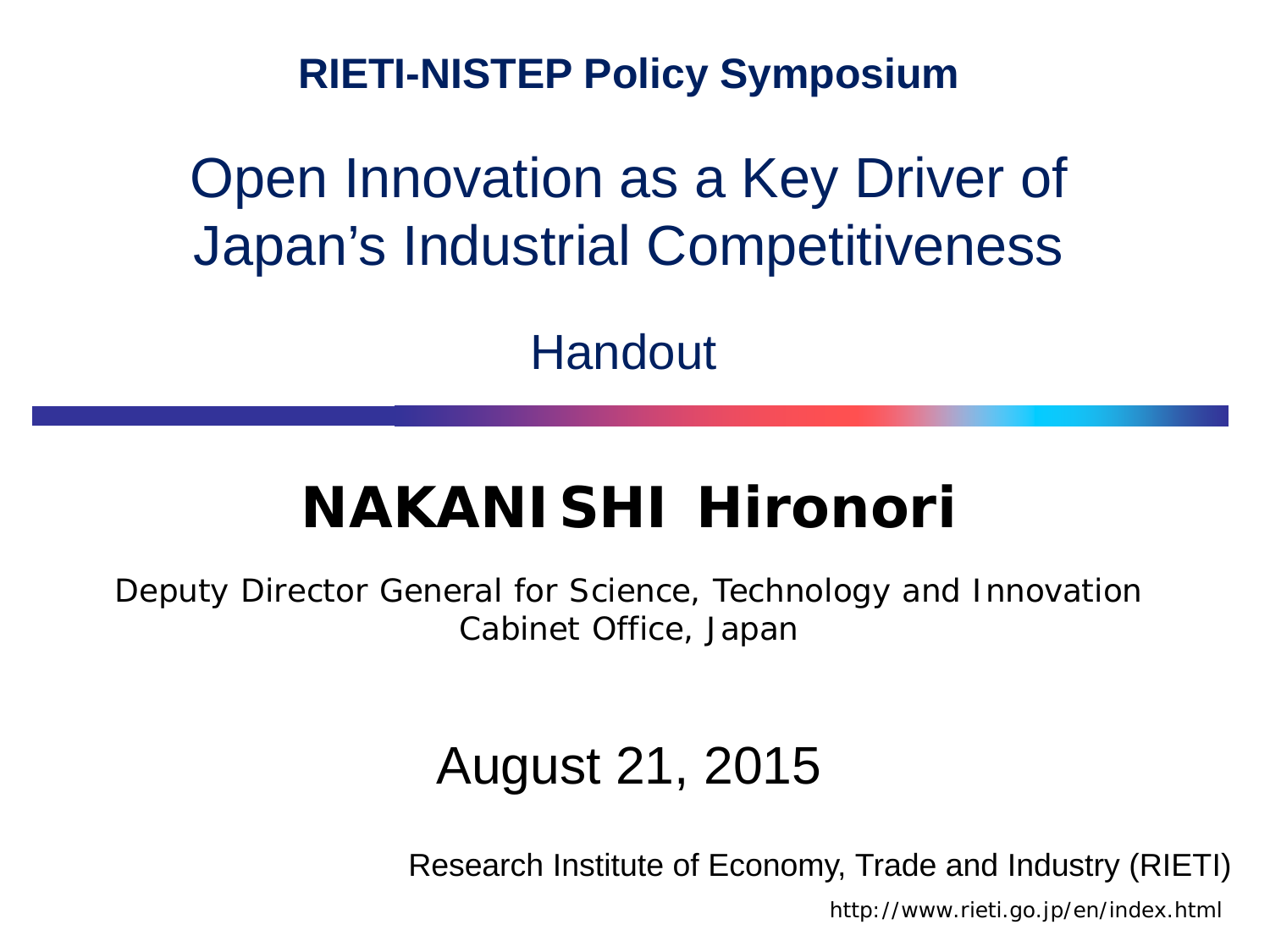# Approach to Open Innovation in Japan

August 21st, 2015 Hironori Nakanishi Deputy director general for STI policy Cabinet Office, Japan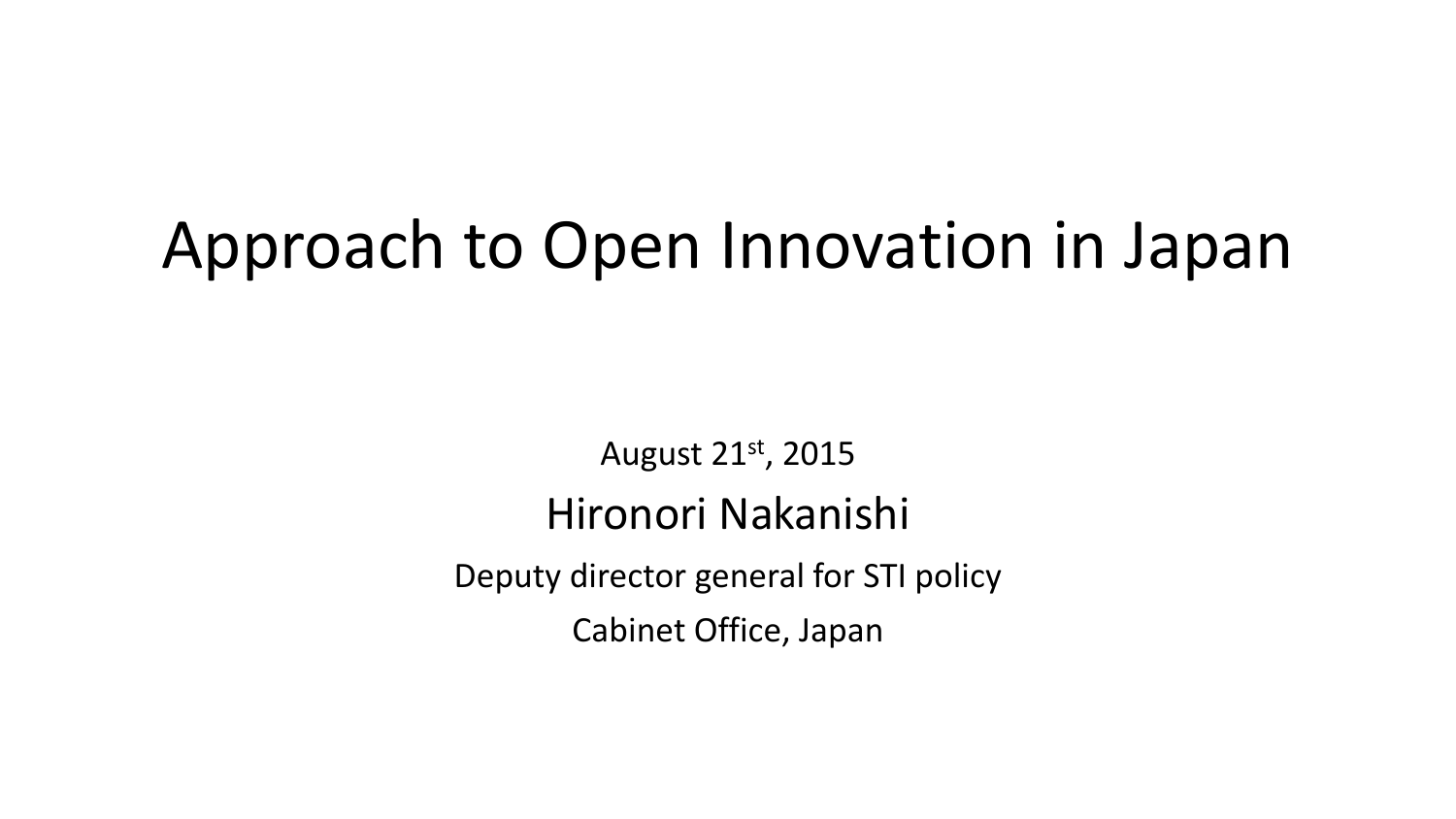#### "Make or Buy?" **Open innovation**

#### Concept of firm's boundary



#### <Production> Transaction cost Choice of contract Boundary of firm (Make or buy?)

#### <Innovation>

Past; Small market of innovation/invention Now; Easy to valuate the purchase of technology and venture due to open innovation, university-Industry cooperation etc.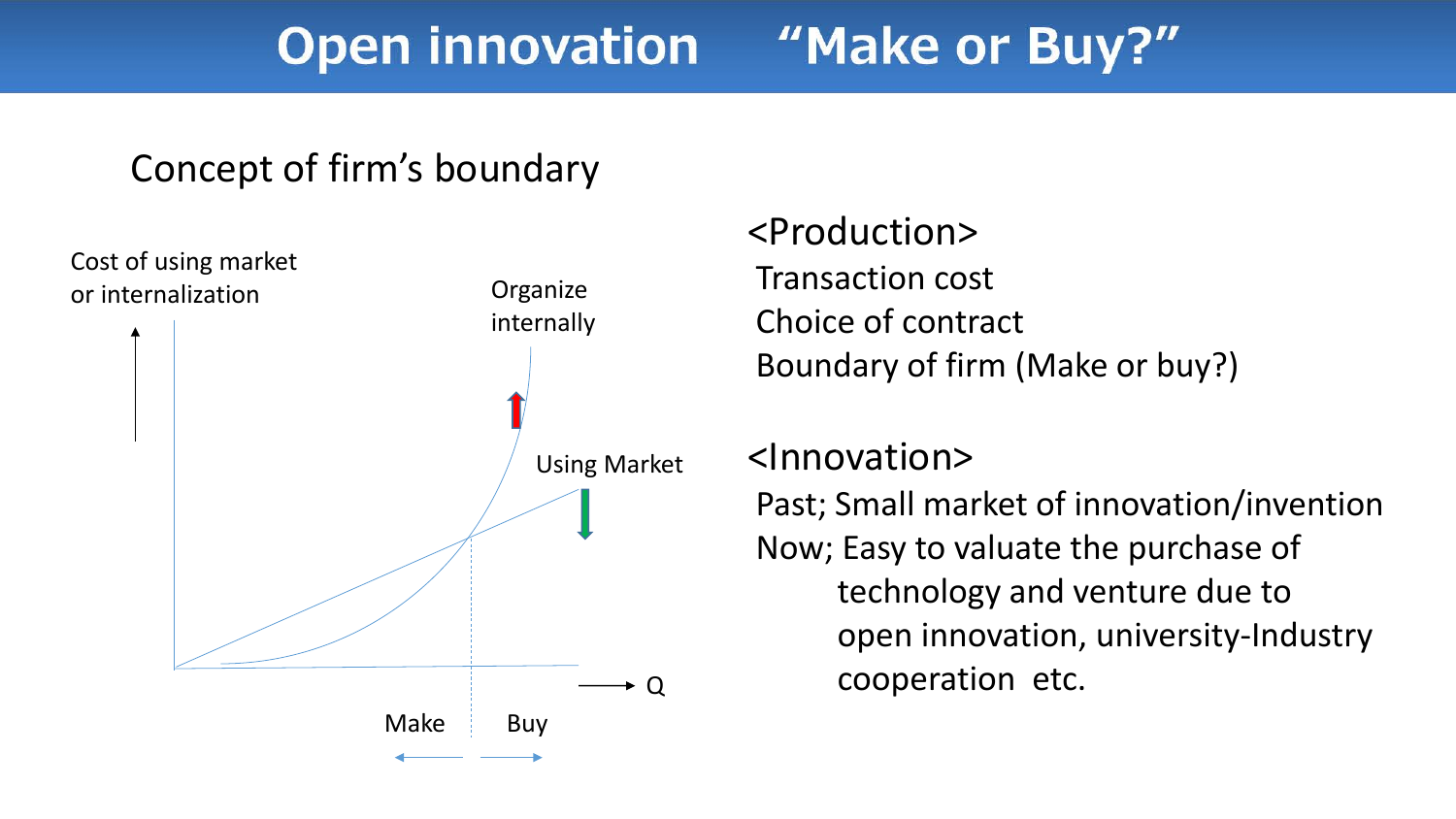### **University-industry cooperation in Japan**

#### Brief history of university - industry cooperation in Japan

1960's-70's Anti-movement in university for collaboration with industry

- 1998 Law for technology licensing organization
- 1999 Japanese Bay-Dole act
- 2004 Reformation of national university to independent institution

#### Some recent progress



| Number by the scale                           |        |        |        |
|-----------------------------------------------|--------|--------|--------|
| <b>FY</b>                                     | 2009   | 2011   | 2013   |
| $\leq$ 1 mill ¥                               | 8,850  | 9,509  | 10,842 |
| 1 mill $\yen -3$ mill $\yen$                  | 5,840  | 6,700  | 7,178  |
| 3 mill $\yen -5$ mill $\yen$                  | 1,292  | 1,439  | 1,505  |
| $5 \text{ mill } \yen -10 \text{ mill } \yen$ | 909    | 945    | 988    |
| $10$ mill ¥ - $50$ mill ¥                     | 648    | 652    | 749    |
| $>50$ mill ¥                                  | 47     | 54     | 74     |
| Total                                         | 17,586 | 19,299 | 21,336 |

Ave.  $4,200K/H$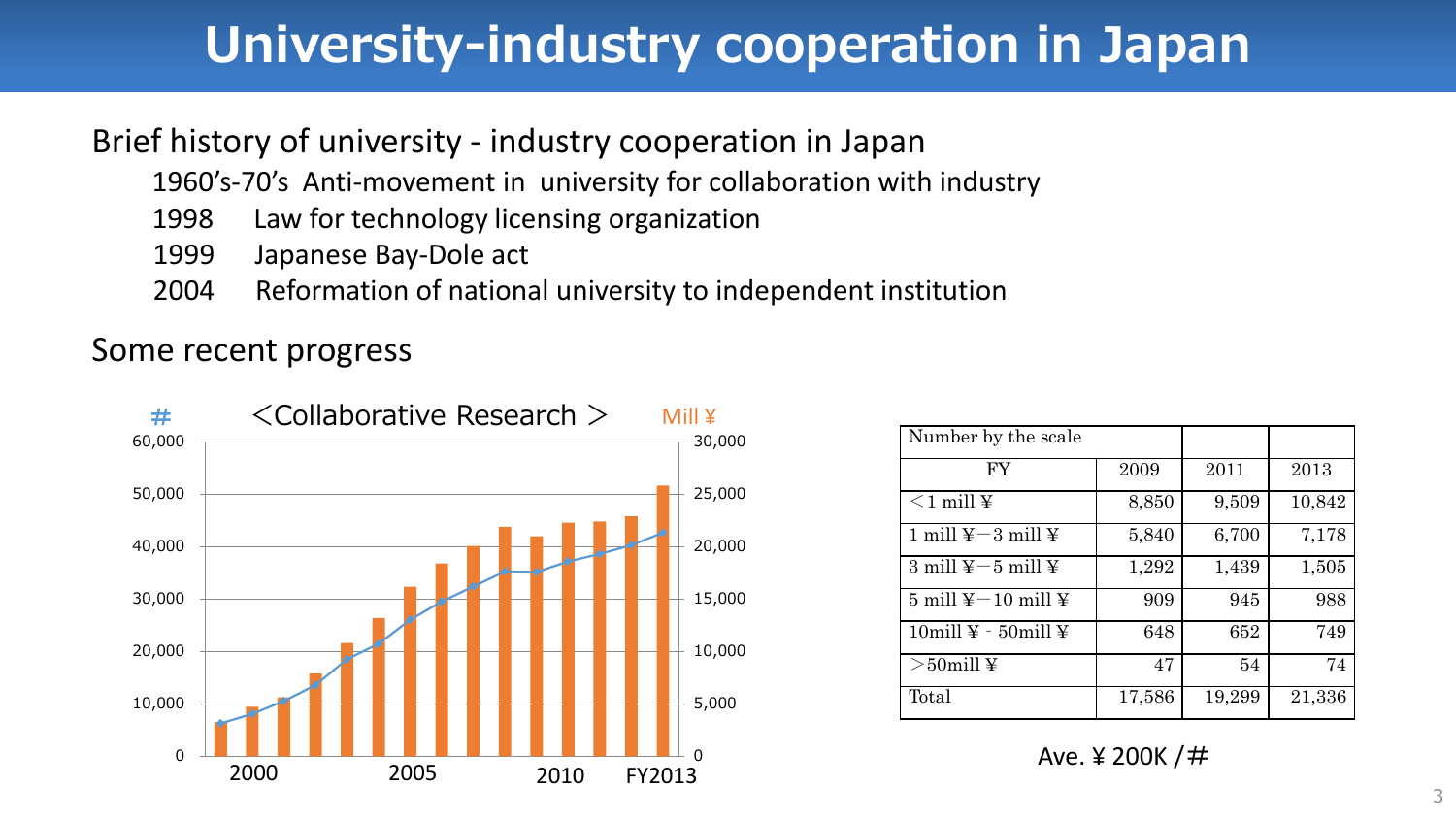### **Toward open innovation – much to be done**



 **Total value of start-ups from Tokyo Univ. exceeds 10bil \$**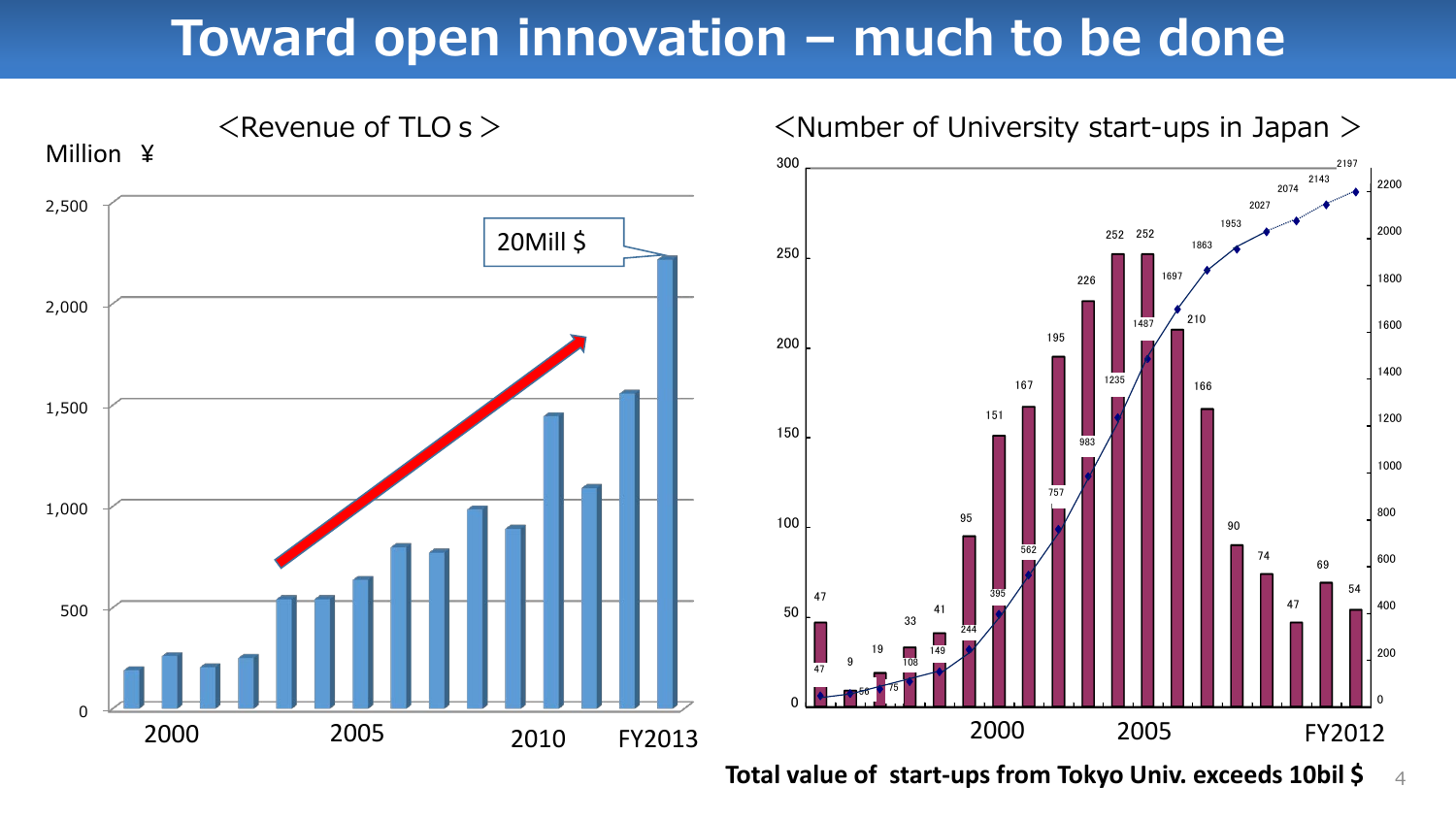### **Fluidity of human resources !?**

#### Flow of scientist and engineer (FY2013)

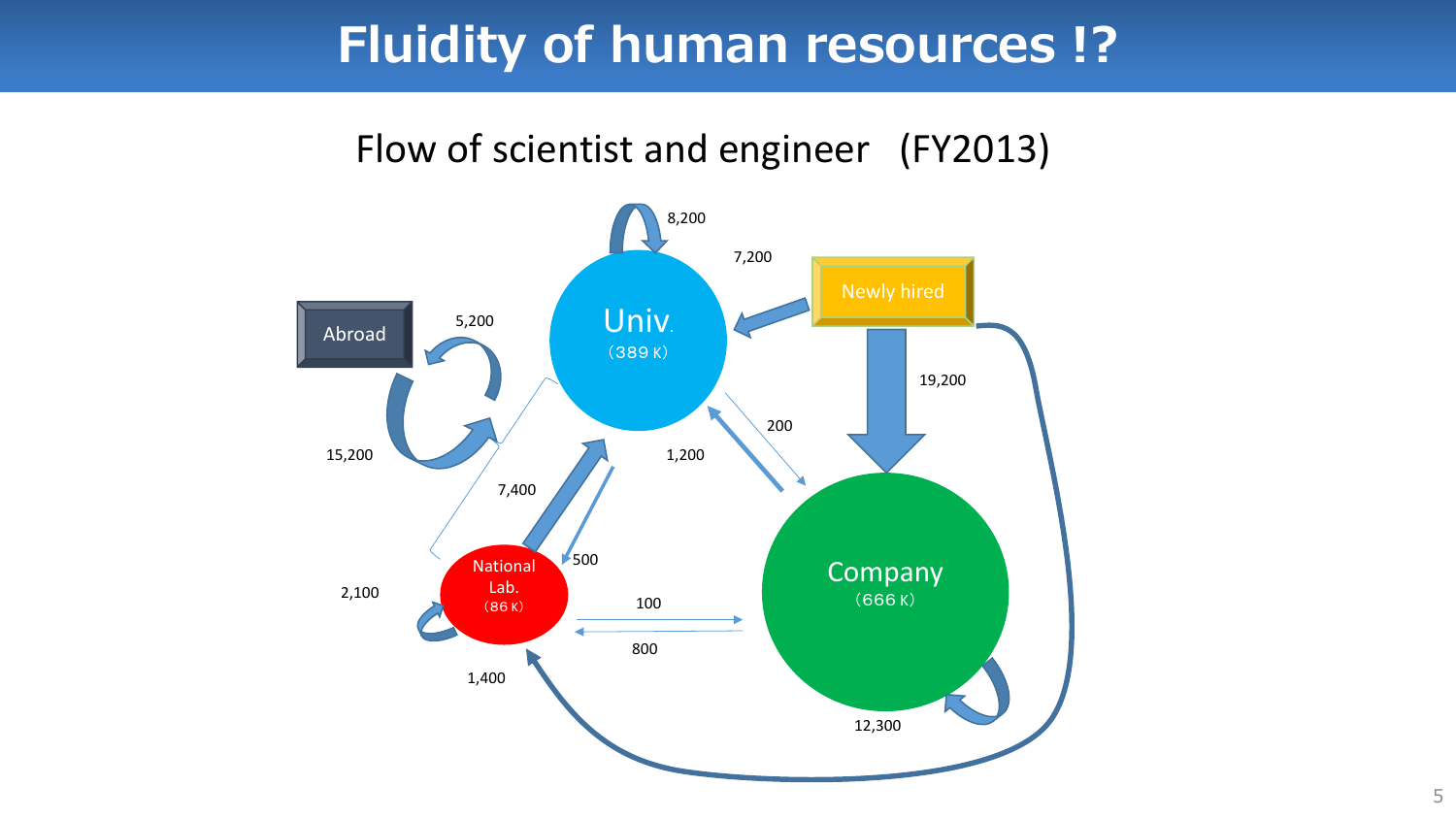## **Era of "Open innovation"**

Internal; Absorption ability Idea, Technology transfer Human resource management, M&A Corporate Strategy Business model

External; National, Regional, Global Creative/Knowledge Commons Reduce cost of innovation in the market e.g. technology, human resources and transaction costs Soft business infrastructure, Open science Tear down walls in organization or between sectors and border!?

Mediation function ?